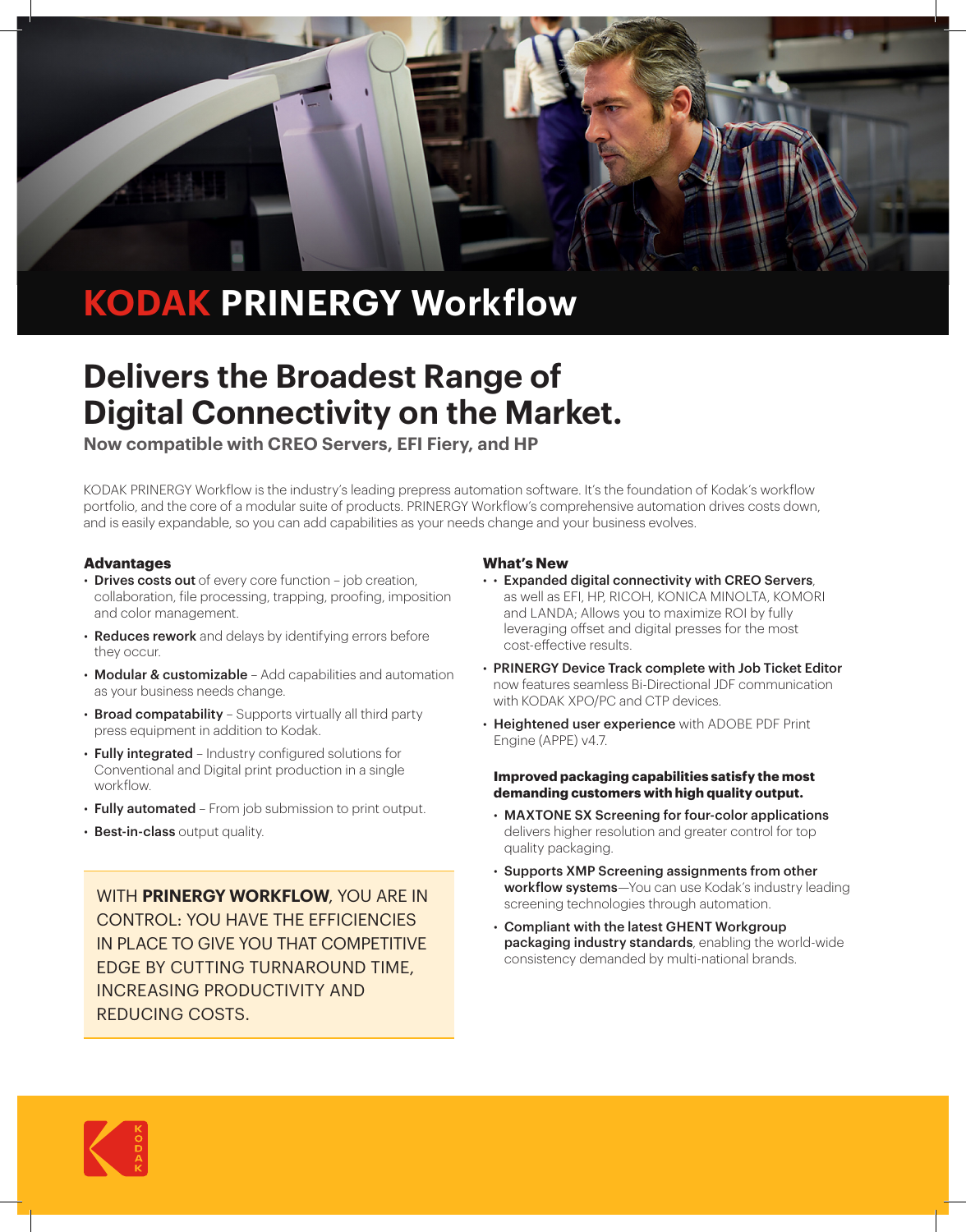| <b>Automation and Reporting</b>                                                                  |                                                                                                                                                                                                                                                                                                                                                                                                                                                                                                                                                                                                                                                                                                                                                                                                                                                                          |
|--------------------------------------------------------------------------------------------------|--------------------------------------------------------------------------------------------------------------------------------------------------------------------------------------------------------------------------------------------------------------------------------------------------------------------------------------------------------------------------------------------------------------------------------------------------------------------------------------------------------------------------------------------------------------------------------------------------------------------------------------------------------------------------------------------------------------------------------------------------------------------------------------------------------------------------------------------------------------------------|
| <b>Rules-Based Automation</b><br>Software (RBA)<br>*Included with some main<br>package purchases | • Intelligent, cause-and-effect automation designed to eliminate human decisions and touch points, and drive down costs.<br>• Can be customized to create simple, powerful rules: if event X occurs, perform action Y, that run in the background,<br>waiting<br>for the specified event.<br>• Used to create automatic rules that replace nearly any manual event, business process, or step in a print-production<br>workflow. Move files to and from the server, run scripts, send emails, schedule tasks, make decisions based on the Job<br>Ticket-and much more<br>• RBA is proven to drive results <sup>1</sup><br>- 10 - 20% increase in productivity with basic rules like automated preflight and auto-archiving<br>- 30 - 60% reduction in prepress costs when used with PRINERGY Workflow with INSITE Prepress Portal<br>- 1 - 2% addition to profit margins |
| <b>Packaging Layout Automation</b><br>(PLA)<br><i>*Optional</i>                                  | • Automates the creation of complex press sheet layouts. PLA validates the job intent with your shop's equipment and<br>capabilities so that production layouts can be automatically generated upon receipt of XML data from MIS and ERP systems.<br>• Reduces operating costs through the re-use of existing templates or previously used production layouts. Maximizes<br>media usage and drives accuracy and timesaving to new levels, eliminating redundant data entry.<br>• For advanced editing requirements, PLA creates layouts that are fully compatible with KODAK PANDORA Step-and-<br>Repeat Software                                                                                                                                                                                                                                                        |
| <b>Business Link</b><br><i>*Optional</i>                                                         | • Enables two-way communication between a PRINERGY Workflow and qualified management information systems<br>(MIS) using JDF.<br>• Allows automated job creation and set-up, via the exchange of product- and process-related JDF data between the<br>MIS and PRINERGY Workflow.<br>• Imposition information from an MIS can be automatically imported or used to create impositions for PRINERGY Software.<br>The material and status type information that is automatically gathered by Business Link during the production<br>process can be sent to an MIS, allowing automated tracking of materials and distribution of status information from<br>PRINERGY Workflow and KODAK INSITE Solutions in the MIS.<br>· Includes production reports that allow users to run several pre-configured reports from a web-based interface,<br>independent of an MIS             |

*1 Based on studies of PRINERGY Workflow customers who have implemented RBA. Typical printer spending 3-4% of revenue on prepress labor and materials.*

#### **Preflight & Refining**

## **Preflight+**

PRINERGY Workflow includes the preflight power of callas pdfToolbox. With Preflight+, files can be analyzed and/or repaired within a fully automated prepress, or problems can be reported for advanced repair. Preflight+ supports all common file types, including PDF/X-1a, PDF/X-3, PDF/X-4 and-4p, PDF/VT-1 and VT-2. It can validate PDF/X-5 files, and create layered PDF/X-4 OCCDs for multilingual/multi-version publication and packaging files. It supports major profile standards including GWG 2012, and supports ICC and DeviceLink profiles and color-conversion blends.

| Preflighting<br>*Included with all Main Packages              | • Profile-based preflighting helps identify and correct problems in input files. Includes a profile editor, so users can<br>create their own profiles. Generates a preflight report that itemizes the results, with links to the objects in the PDF<br>digital master.                                             |
|---------------------------------------------------------------|--------------------------------------------------------------------------------------------------------------------------------------------------------------------------------------------------------------------------------------------------------------------------------------------------------------------|
| <b>PDF Batch Trapping</b><br>*Included with all Main Packages | • Additional PDF Batch Trapping engine to a PRINERGY System.<br>• Automatically traps PDF pages during the refining process. Includes advanced features like enhanced trap corner<br>geometry settings and keep away traps for packaging work.<br>• More trap engines can be added based on your production needs. |
| Refining<br>*Included with all Main Packages                  | • Additional Refine engine (or Job Ticket Processor, JTP) for a PRINERGY System.<br>• Provides standard preflight, normalizing, color management, and optimizing of input PostScript, PDF, and other file<br>formats into a PDF or PDF/X digital master.<br>· Expandable to meet customers' production needs.      |

#### **Color Management**

COLORFLOW Software accesses your facility's Resource Equipment and Materials database to automatically validate your color capabilities Operators simply choose the print condition and run the job. COLORFLOW Software now supports tonal curves for spot colors and has enhanced support for flexo, digital and inkjet presses. It features packaging-oriented enhancements such as easy-to-use bump curves for flexo printing and improved gray balance.

| <b>KODAK COLORFLOW Software Pro</b>  | Upgrade for COLORFLOW Software Workflow Edition.                                                                           |
|--------------------------------------|----------------------------------------------------------------------------------------------------------------------------|
| *Included with some main             | · Create and edit ICC device profiles and ICC DeviceLink profiles. Stores color tonal curves, DeviceLink profiles, and ICC |
| package purchases                    | profiles and aligns them for consistent color production.                                                                  |
| <b>KODAK Ink Optimizing Solution</b> | • Upgrade for COLORFLOW Software Pro.                                                                                      |
| *Optional Feature to                 | · Saves ink, shortens make-readies and improves press stability by applying sophisticated color-conversion intelligence    |
| COLORFLOW Software Pro               | to measure color blends, then converts them to ink-reduced blends that create the same visual result on press.             |
| <b>KODAK Spotless Software</b>       | • For replacing spot colors with process color recipes in digital, flexographic, and lithographic printing. Transforms     |
| -4-color                             | a library of spot colors into easy-to-manage, digital libraries of process color recipes that are based on a print         |
| - n-color                            | condition-typically an ink set, press, and substrate.                                                                      |
| <i>*Optional</i>                     | • Supports color blends of 4, 5, 6, or 7 process colors.                                                                   |

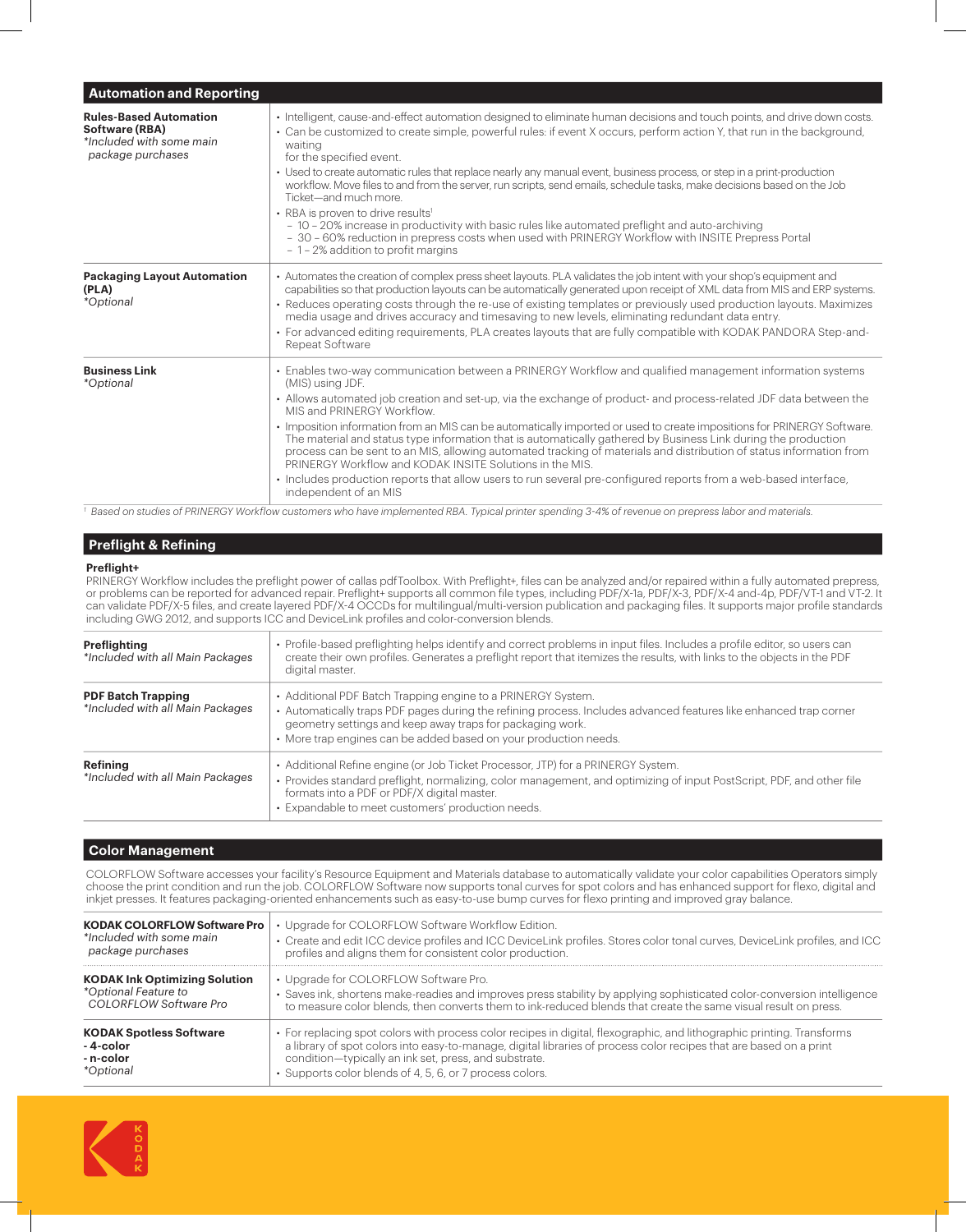## **PRINERGY Cloud**

PRINERGY Cloud provides tools that expand and compliment current PRINERGY Workflow solutions. Our software as a Service (SaaS) offering, provide a new class of tools for archive, back-up, press planning and more. These services are wrapped around Decision Analytics which harnesses your data into actionable analysis through system performance dashboards.

| <b>File Archive and Backup</b><br><i>*Optional</i> | • Reduces risk of data loss caused by hardware failures, human error, and computer virus malware<br>• Decreases infrastructure cost to store and manage files<br>• Includes Rules Based Automation |
|----------------------------------------------------|----------------------------------------------------------------------------------------------------------------------------------------------------------------------------------------------------|
| <b>Dynamic Print Planning</b><br><i>*Optional</i>  | Optimize your e-commerce or time driven print workflow<br>• Calculating the optimal manufacturing plan for each press<br>• Combining Press Planning and Job Ganging into a single integrated step  |

| <b>ACROBAT Plug-ins</b>                         |                                                                                                                                                                                                                                                                                                                                                                                                                                                                                                                                                                                                                                                                                                                                                                                                                                                                                                                                                                                                                                                                                                                                             |
|-------------------------------------------------|---------------------------------------------------------------------------------------------------------------------------------------------------------------------------------------------------------------------------------------------------------------------------------------------------------------------------------------------------------------------------------------------------------------------------------------------------------------------------------------------------------------------------------------------------------------------------------------------------------------------------------------------------------------------------------------------------------------------------------------------------------------------------------------------------------------------------------------------------------------------------------------------------------------------------------------------------------------------------------------------------------------------------------------------------------------------------------------------------------------------------------------------|
| <b>PDF Production Tools</b><br><i>*Optional</i> | • Five production tools are included:<br>- PDF PlateBuilder: Tools for selecting and isolating common elements of a job to quickly create varnish plates, white<br>plates and bump plates.<br>- PDF File Editor: Tools that facilitate check-out, conversion and editing of files using ADOBE Illustrator and ADOBE<br>PHOTOSHOP Software. Once editing is complete, the revised file is checked back into PRINERGY Workflow for<br>processing.<br>- PDF Trap Editor: Interactive, vector-based trapping tools. Trap entire pages or selected objects; edit and add traps;<br>set trap geometry; create keepaway traps; and view trapping. Unique packaging trapping tools for the flexo and<br>offset markets.<br>- PDF Compare: Quickly determines the differences between revisions of PDF files. Using ADOBE ACROBAT layers, the<br>common elements are separated from the changed elements for easy inspection.<br>- PDF Merge: Merges new or changed elements in a design file into the productionready PDF file, preserving existing<br>traps, DotShop settings, and overprint changes made previously to the production-ready file. |
| <b>DotShop Composer</b><br><i>*Optional</i>     | • Access to PRINERGY Workflow screening options within ADOBE ACROBAT Software: operators can apply per object<br>and per separation in COLORFLOW Software setup, curve, custom dot shape, line ruling, dot size, angle set, and angle<br>orientation.                                                                                                                                                                                                                                                                                                                                                                                                                                                                                                                                                                                                                                                                                                                                                                                                                                                                                       |

| <b>KODAK Screening Solutions</b>              |                                                                                                                                                                                                                                                                                                                                                                                                                                                                                                                                                                                                                                                                                                                                                                                                                                                                                                                                                                                                                                                                                                                                                                                                                                |
|-----------------------------------------------|--------------------------------------------------------------------------------------------------------------------------------------------------------------------------------------------------------------------------------------------------------------------------------------------------------------------------------------------------------------------------------------------------------------------------------------------------------------------------------------------------------------------------------------------------------------------------------------------------------------------------------------------------------------------------------------------------------------------------------------------------------------------------------------------------------------------------------------------------------------------------------------------------------------------------------------------------------------------------------------------------------------------------------------------------------------------------------------------------------------------------------------------------------------------------------------------------------------------------------|
| <b>Advanced Screening</b><br><i>*Optional</i> | • A system-wide license that includes four unique KODAK Screening Solutions:<br>- KODAK MAXTONE Screening Technology: A hybrid of AM and FM screening technology. Useful for flexo<br>packaging and other applications, to overcome highlight and shadow reproduction limitations. Comes in three<br>variations for different printing conditions: MAXTONE CX, MAXTONE SX, and MAXTONE FX.<br>- KODAK HYPERFLEX Screening Technology: Produces smaller, more stable dots on flexographic plates, allowing<br>highlights to be reproduced more faithfully, with a less discernible transition in blends or vignettes.<br>- <b>KODAK DIGICAP Screening:</b> Applies a user definable texture pattern to the surface of a flexo printing plate to<br>improve ink transfer and the appearance of solid areas.<br>- Raster Scaling: Randomizes pixel removal and prevents visible artifacts when TIFFs are contained in electronic<br>artwork.<br>- <b>KODAK STACCATO NX Screening Technology:</b> Advanced, second-order FM screening technology that produces<br>high-fidelity, continuous tone images with fine detail and an extended color gamut. A system-wide license for all<br>STACCATO Screening sizes and training kits. |

| <b>Digital Printing</b>                             |                                                                                                                                                                                                                                                                                        |
|-----------------------------------------------------|----------------------------------------------------------------------------------------------------------------------------------------------------------------------------------------------------------------------------------------------------------------------------------------|
| <b>Digital Press Management</b><br><i>*Optional</i> | • Operational efficiency starts with centrally managed jobs to a variety of digital presses. With expanded digital<br>capabilities to KONICA MINOLTA, CANON, RICOH, XEROX, HP, and NOW CREO SERVERS job management of digital<br>presses is streamlined for faster profitable results. |
|                                                     | - Digital Submit: Drag-and-drop job interface that can be used with RBA to automate job creation, file processing,<br>imposition and output to a digital press.                                                                                                                        |
|                                                     | - <b>Digital Direct:</b> Digital press and job management interface that simplifies the management of digital print work.<br>Jobs can be filtered, sorted and queued to multiple presses. Job progress and press status can be viewed from<br>one window.                              |
|                                                     | - One Managed Press Connection: Connectivity to one digital front end (DFE) or controller device.                                                                                                                                                                                      |
|                                                     | - One Additional Digital Press Connection: Upgrade for Digital Press Management. Adds an additional digital press<br>connection                                                                                                                                                        |

| Imposition                                    |                                                                                                                                                                                                                                                       |
|-----------------------------------------------|-------------------------------------------------------------------------------------------------------------------------------------------------------------------------------------------------------------------------------------------------------|
| <b>PREPS Imposition Software</b><br>*Optional | • Completely integrated in the PRINERGY Workflow interface, PREPS Imposition Software allows "on-the-fly" impositions<br>and marks, offering a new level of template building and control, with new signature views and independent page<br>handling. |